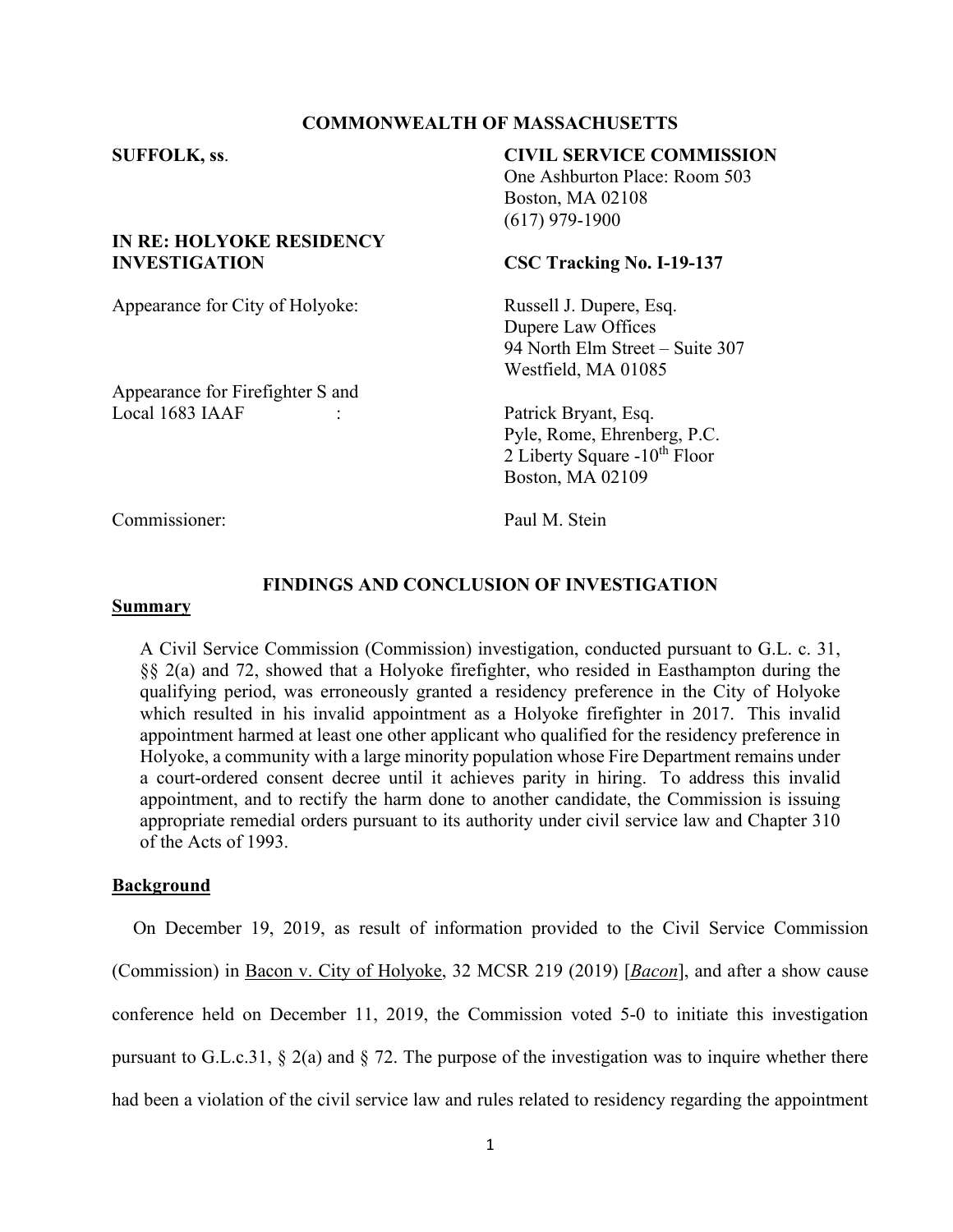of a certain Firefighter (Firefighter S) to a permanent, full-time position in the Holyoke Fire Department (HFD). Specifically, the Commission reviewed whether or not Firefighter S, as required by the statute and as he had represented to the state's Human Resources Division (HRD), had resided continuously in Holyoke for the one-year period preceding the April 2016 civil service examination so as to be entitled to claim a statutory residency preference on the Certification from which candidates who passed that examination were appointed. Without such residency preference, Firefighter S would not have been ranked high enough on the eligible list for consideration for appointment, his selection would be unlawful and the appointment would have deprived another candidate who was a bona fide Holyoke resident from appointment.

On June 24, 2020, the Commission conducted a remote video investigative conference (via Webex). Holyoke and Firefighter S appeared and were represented by Counsel. Eleven (11) Exhibits were introduced into evidence, testimony was received from the HFD Fire Chief, two HFD Fire Lieutenants and Firefighter S. The Commission also requested and received copies of additional documents from HRD concerning Firefighter S, and Certifications 04142 and 03147, issued to Holyoke and the City of Easthampton, respectively.

Based on the evidence received, on November 19, 2020, the Commission issued "Interim Findings and Conclusion of Investigation", which ordered Holyoke to further address the "red flags" identified by the Commission that tended to infer that Firefighter S did not reside in Holyoke for a full year prior to taking the April 2016 Firefighter Examination. In particular, the record before the Commission at the time established that:

• Firefighter S grew up in Easthampton. He represented that he moved from Easthampton in October 2014 to live with an acquaintance who was an HFD Firefighter (Firefighter D), who, according to Firefighter S, provided Firefighter S a room in his house. However, Firefighter D did not return the "Tenant Verification Form" that he was requested to submit to the HFD to verify the landlord-tenant relationship.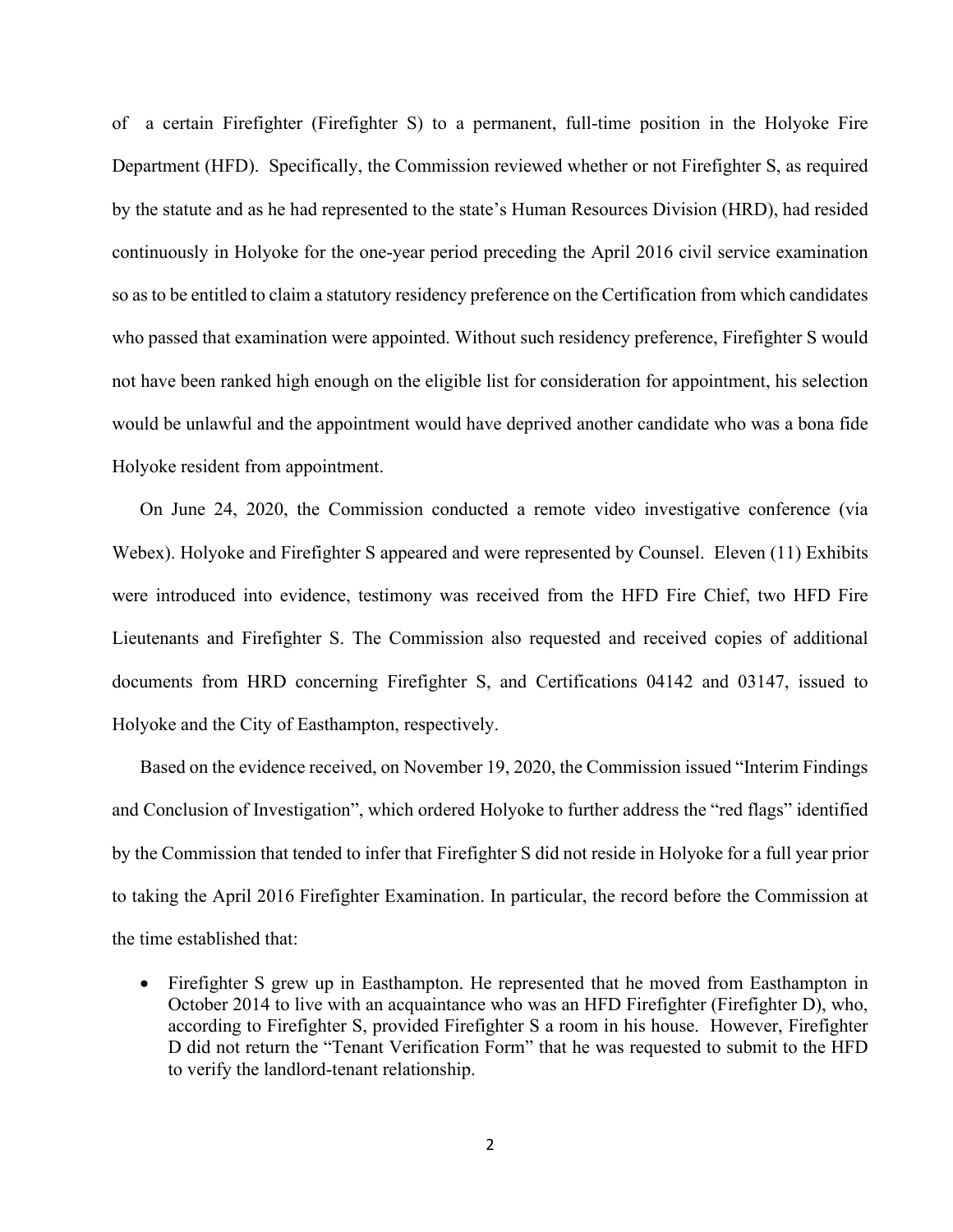- Firefighter D did provide a personal reference for Firefighter S which did not mention any landlord-tenant relationship. Firefighter S did not call Firefighter D to testify at the investigative conference.
- Firefighter S testified that he moved from Easthampton in 2014, where he lived with his girlfriend, after they agreed to separate. He hoped they would reconcile and expected the separation would be temporary.
- Firefighter S renewed his Massachusetts Driver's License in December 2014 using his Easthampton address.
- Firefighter S's name was listed as an Easthampton resident on Certification 03047 dated 8/14/2015 issued to the Town of Easthampton for appointment of Firefighter/EMTs to the Easthampton Fire Department but was not hired.
- On his application to the HFD in December 2016, Firefighter S stated that he had applied to become an Easthampton firefighter in November 2014. He did not mention any application in 2015. HRD issued no certification to Easthampton for appointment of firefighters in 2014.
- Despite being given the opportunity to do so, Firefighter S produced none of the usual indicia that would show that he had relocated his residence from Easthampton to Holyoke: no voting records, insurance policies, motor vehicle registration, tax records, or other documents (e.g. – proof that he had paid rent to Firefighter D, as alleged) showing that he had resided in Holyoke during the statutorily required time period.
- Firefighter S's former girlfriend eventually married another person and moved out of the Easthampton home where they had lived together. Firefighter S purchased that property in July 2018.

In addition, the Commission investigation confirmed that the HFD remains a so-called "Consent

Decree" appointing authority, which means that HRD is required to rank candidates in an order so that certain minority candidates were afforded an enhanced opportunity for appointment, as a remedial action for prior proof of discriminatory hiring practices. Based on the ordering of the candidates on Holyoke Certification 04142, the next candidate in line after Firefighter S was a bona fide Holyoke resident who would likely have been a minority candidate.

The Commission ordered Holyoke to provide, on or before December 19, 2020, additional indicia that confirmed Firefighter S's residence in 2014 through 2016 such as a Landlord Verification Form from Firefighter D, voting records, excise tax statements, motor vehicle registrations, insurance policies, bank statements and/or other mail addressed to him in Holyoke. The Commission also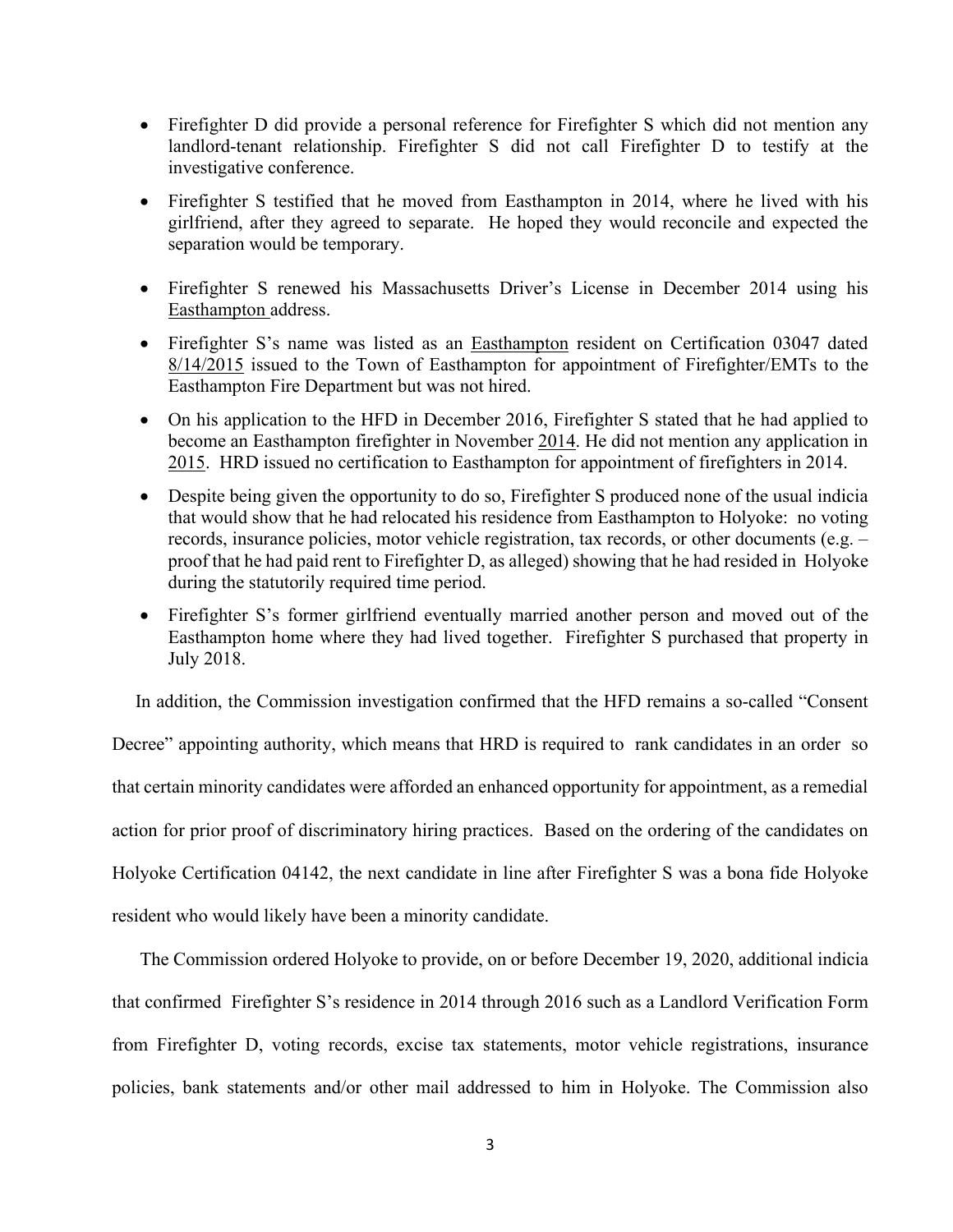ordered that Holyoke confirm that it has promulgated rules and procedures for future hiring cycles that will include specific requirements providing for heightened due diligence in the confirmation of a candidate's residency preference claim.

On December 19, 2020, Holyoke responded to the Commission's order with a two-page memorandum. Holyoke stated that it had complied with the Commission's order to ensure heightened scrutiny of a candidate's residency preference on a going forward basis. However, as to the production of additional indicia of Firefighter S's residency claim, Holyoke stated:

"The City of Holyoke requested this information from the Union but did not receive any additional information from the Union. The City of Holyoke has already provided all of the information in its possession to the Commission."

 Holyoke requested that, in view of its promise of prospective compliance with civil service rules requiring better scrutiny of residency preference claims, as well as staffing issues facing the HFD due to COVID-19, Firefighter S be allowed to continue in the HFD's employ.

On December 31, 2020, the Commission also received a "RESPONSE BY UNION AND FIREFIGHTER S TO INTERIM FINDINGS AND CONCLUSIONS OF INVESTIGATION." The Union's response provided no new information to demonstrate the validity of Firefighter S's status to residency preference in Holyoke. The gravamen of the Union's response argues that the Commission investigation was an unnecessary excess of authority and that the Commission could draw no adverse inferences from the failure to call Firefighter D or to produce documents because that would put an unreasonable burden on Holyoke or Firefighter S to produce evidence.

In January 2021, the Commission filed public record requests to Holyoke and Easthampton, seeking copies of Firefighter S's voting records and excise tax records, if any, for the period 2014 through 2016. The response to those requests established that:

• Firefighter S was not registered to vote in Holyoke or Easthampton during the three year period from 2014 through 2016.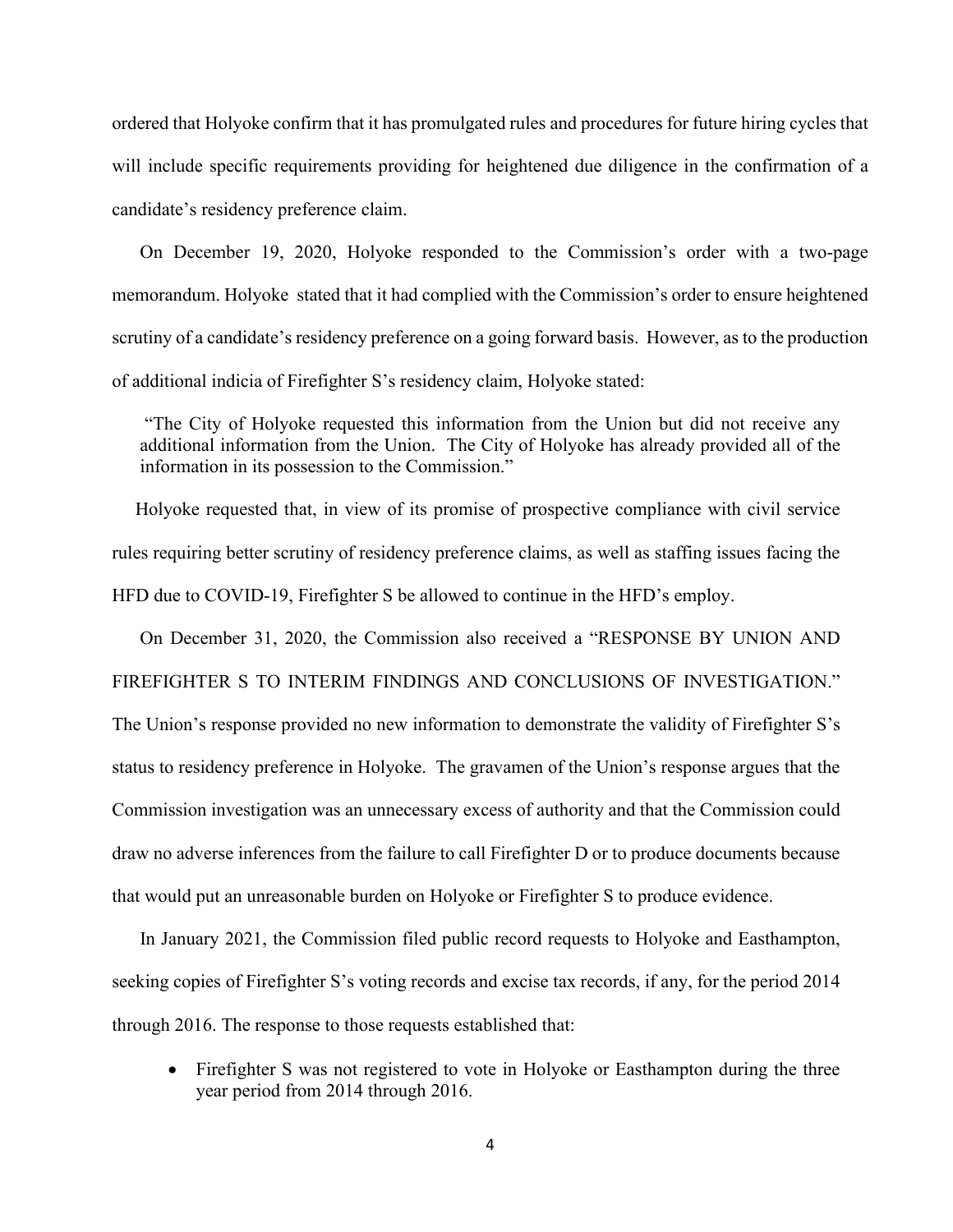- Holyoke issued Firefighter S was no excise tax bills for any motor vehicles or boats registered to him with a Holyoke address
- Firefighter S received twelve excise tax bills for motor vehicle(s) registered to him with an Easthampton address, five issued in 2014, two issued in 2015, and four in 2016.

## **The Commission's Statutory Authority**

G.L.c.31, §2 states in relevant part:

In addition to its other powers and duties, the commission shall have the following powers and duties:

(a) To conduct investigations at its discretion or upon the written request of the governor, the executive council, the general court or either of its branches, the administrator, an aggrieved person, or by ten persons registered to vote in the commonwealth."

G.L.c.31, §72 states in part:

The commission or the administrator may investigate all or part of the official and labor services, the work, duties and compensation of the persons employed in such services, the number of persons employed in such services and the titles, ratings and methods of promotion in such services. The commission or the administrator may report the results of any such investigation to the governor or the general court.

The commission or administrator, upon the request of an appointing authority, shall inquire into the efficiency and conduct of any employee in a civil service position who was appointed by such appointing authority. The commission or the administrator may also conduct such an inquiry at any time without such request by an appointing authority. After conducting an inquiry pursuant to this paragraph, the commission or administrator may recommend to the appointing authority that such employee be removed or may make other appropriate recommendations.

G.L.c.31, §73, provides, in relevant part:

If, in the opinion of the administrator, a person is appointed or employed in a civil service position in violation of civil service law and rules, the commission or the administrator shall mail a written notice of such violation to such person and to the appointing authority. The commission or the administrator shall then file a written notice of such violation with . . .the officer whose duty it is to pay the salary or compensation of such person . . . .

The payment of any salary or compensation to such person shall cease at the expiration of one week after the filing of such written notice . . . .

The Commission also is authorized to "assess a fee upon the appointing authority when inappropriate

action has occurred." See, e.g., Acts of 2019, c. 41, §2, Line Item 1108-1011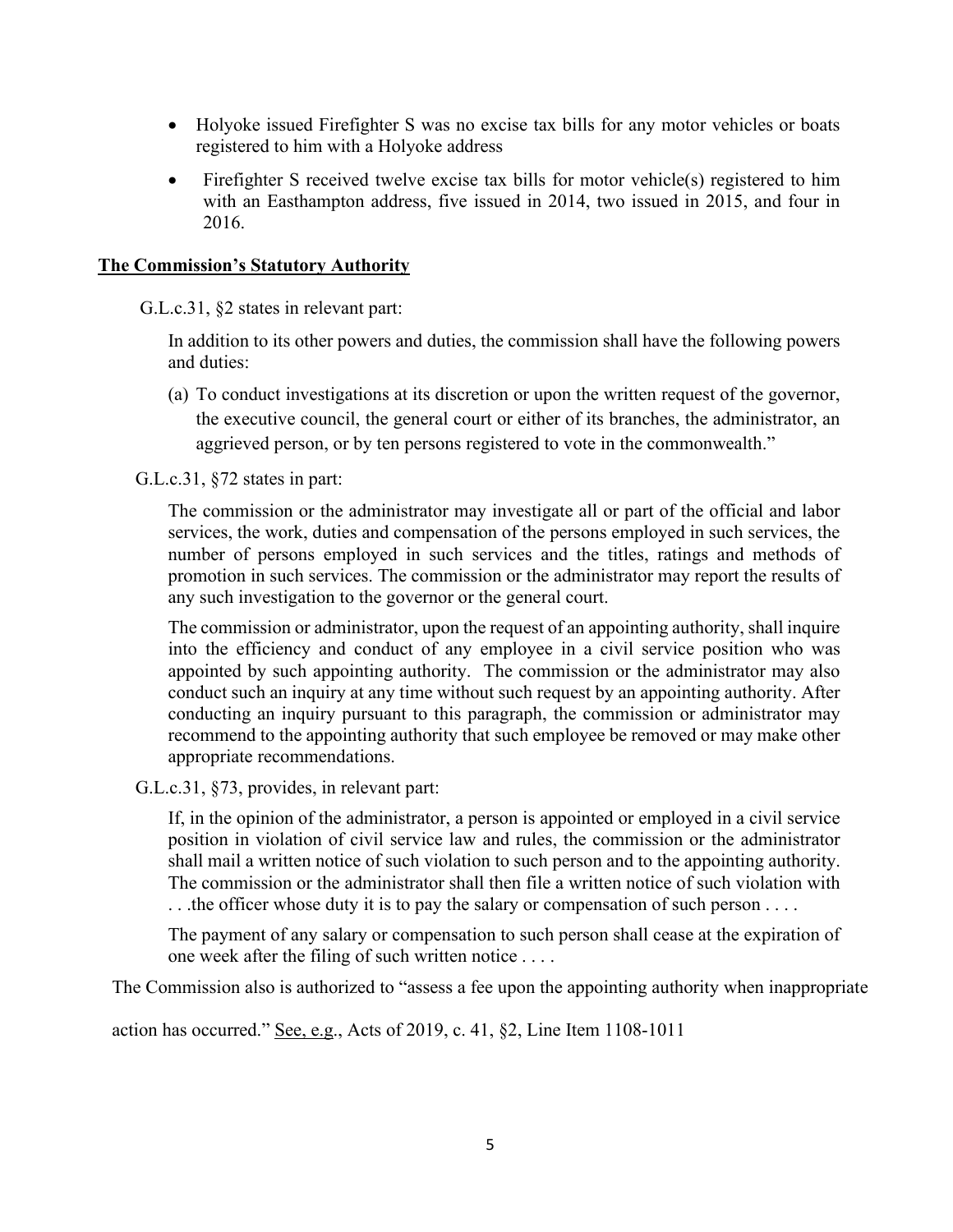Finally, Chapter 310 of the Acts of 1993, an emergency act entitled "An Act Providing For The Protection Or Restoration Of The Rights of Certain Public Employees", provides:

"If the rights of any person acquired under the provisions of this chapter thirty-one of the General Laws or under any rule made thereunder have been prejudiced through no fault of their own, the civil service commission ma take such action as will restore or protect such rights, notwithstanding the failure of any person to comply with any requirement of said chapter thirty-one or any such rule as a condition precedent to the restoration or protection of such rights."

 These statutes confer significant discretion upon the Commission in terms of what response and to what extent, if at all, an investigation is appropriate and what remedies are in order when illegal or inappropriate action has occurred. See Boston Police Patrolmen's Association et al v. Civ. Serv. Comm'n, No. 2006-4617, Suffolk Superior Court (2007). See also Dennehy v. Civ. Serv. Comm'n, No. 2013-00540, Suffolk Superior Court (2014) ("The statutory grant of authority imparts wide latitude to the Commission as to how it shall conduct any investigation, and implicitly, as to its decision to bring any investigation to a conclusion."). The Commission has consistently acted to protect the civil service rights of those who were prejudiced by systemic violations. See In Re: 2010/2011 Review and Selection of Firefighters in the City of Springfield, 24 MCSR 627 (2011) (Commission opened an investigation and ordered relief when it became known that the Deputy Fire Chief of the Springfield Fire Department had been involved in the hiring of a class of firefighters which involved the bypassing of certain more highly ranked candidates in favor of the Deputy Chief's son) In Re: Town of Oxford's 2011 Review and Selection of Permanent Intermittent Police Officer Officers, CSC No. I-11-280 (2011) (Commission took action after investigation of appointments made in Oxford in which the direct involvement of the appointing authority compromised a selection process which favored certain relatives of the appointing authorities); In Re: City of Methuen's Review and Selection of Reserve Police Officer Candidates in the Fall of 2008, CSC No.I-09-290 (2010) (same).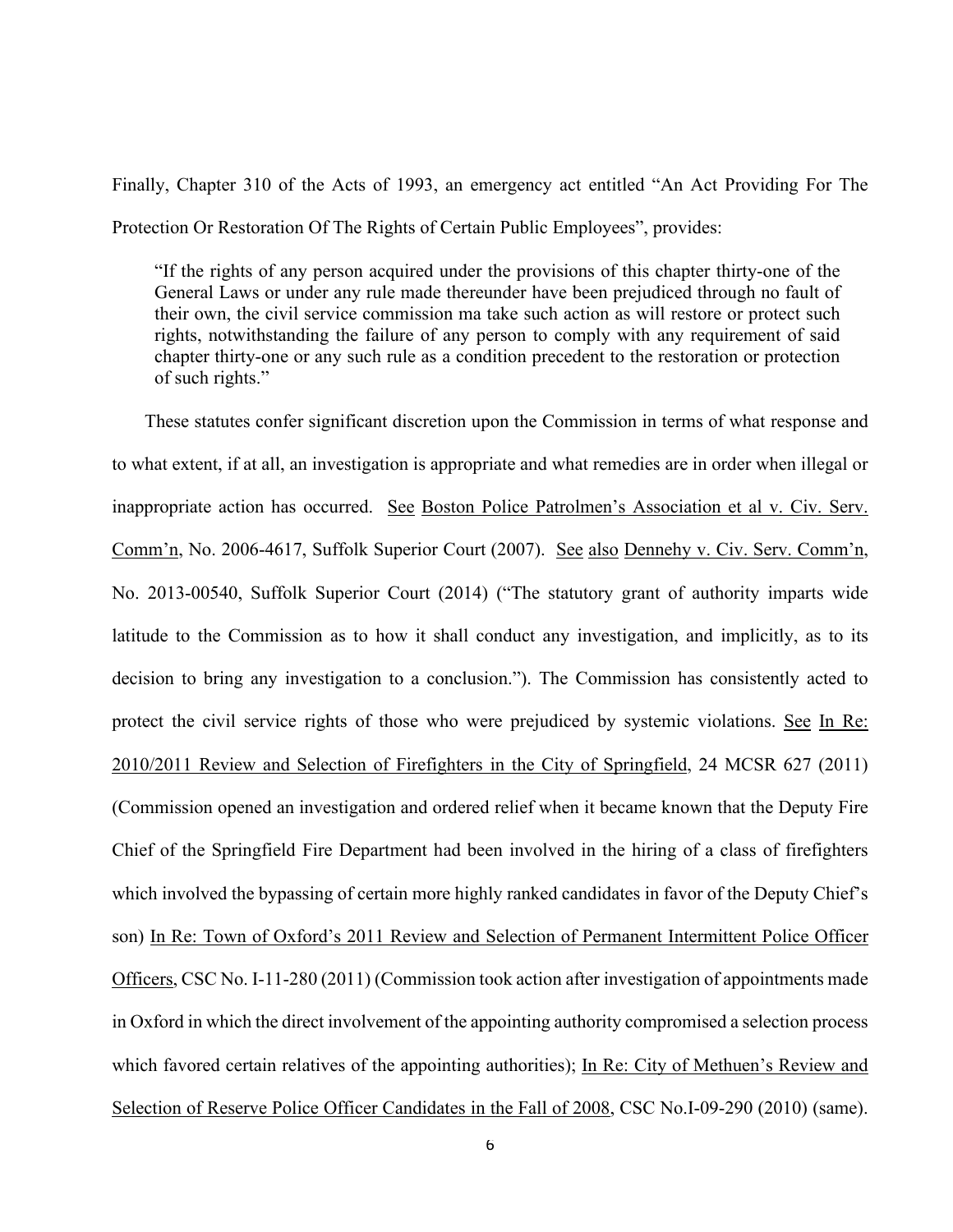Request by John Mograss, et al. to Investigate the Failure To Administer Civil Service Examinations the Public Safety Position of Captain at the Massachusetts Department of Correction, 28 MCSR 601 (2015) (Commission entertained a request for investigation by a group of Lieutenants and Captains of the Department of Correction, to determine why no examinations had been held since 1981 for promotion to the civil service position of Captain, which deprived them of the opportunity to obtain civil service permanency in this position)

## **The Residency Preference**

Among the paramount "basic merit principles" which govern Massachusetts Civil Service law is the requirement for "recruiting, selecting and advancing of employees on the basis of their relative ability, knowledge and skills including open consideration of qualified applicants for initial appointment." G.L.c.31, §1. The opportunity for consideration and selection of candidates based on their relative ranking on eligible lists after competitive examinations, based on examination scores and statutory preferences, is the core means by which this mission is accomplished. G.L.c.31, §26 & §27. Among the statutory preferences incorporated into the civil service law, residents of a civil service community are entitled to be considered for original appointment to public safety positions ahead of non-residents. G.L.c.31, §58,¶3 provides:

"*If any person who has resided in a city or town for one year immediately prior to the date of examination for appointment to the police force or fire force of said city or town has the same standing on the eligible list established as the result of such examination as another person who has not so resided in said city or town*, the administrator, when certifying names to the appointing authority for the police force or fire force of said city or town, shall place the name of the person who has so resided ahead of the name of the person who has not so resided; provided, that upon written request of the appointing authority to the administrator, *the administrator shall, when certifying names from said eligible list for original appointment to the police force or fire force of a city or town, place the names of all persons who have resided in said city or town for one year immediately prior to the date of examination ahead of the name of any person who has not so resided*."[1](#page-6-0)

<span id="page-6-0"></span> $11$  Holyoke applies the proviso requiring preference of  $\underline{\text{all}}$  residents over  $\underline{\text{all}}$  non-residents.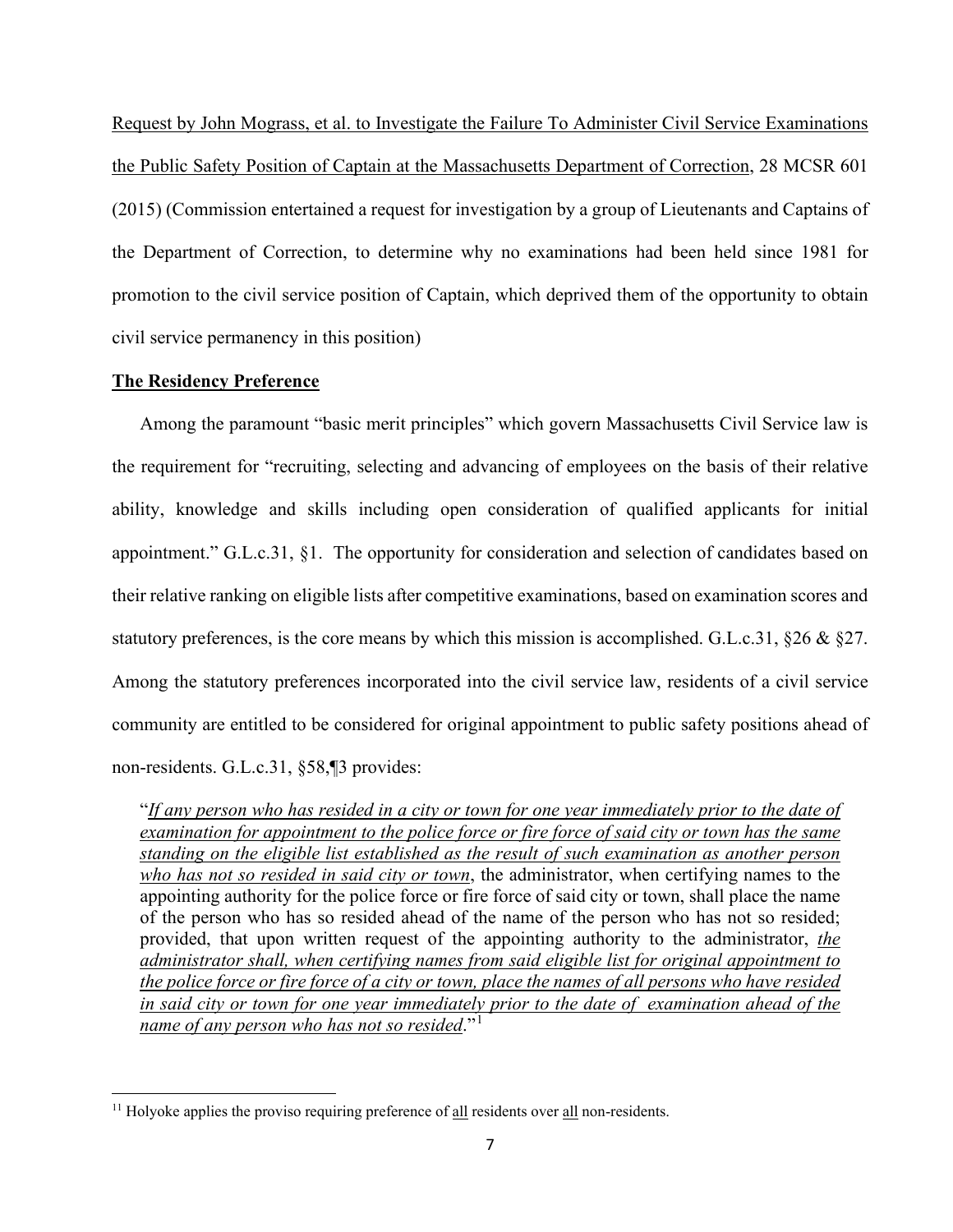This statutory preference for residents, along with the application of the so-called "2n+1" formula, which requires selection of candidates from the first " $2n+1$ " names on a certification, means, when a candidate is erroneously placed on a certification as a resident, that error carries significant consequences for other qualified residents (or otherwise higher ranked non-residents) who, thereby would be excluded from consideration because the insertion of the candidate who was not entitled to claim residency bumps them out of consideration. Because of the serious consequence for candidates, e.g., Holyoke residents who did meet the statutory residency requirement (which in this case included at least one minority candidate) and who may have lost the opportunity for appointment through no fault of their own, and may not even become aware that they were aggrieved by the violation, the Commission takes violations of the residency preference law with the seriousness it deserves.

In Layton v Somerville, 24 MCSR 440 (2011), *on reconsideration*, 24 MCSR 619 (2011), in concluding that candidates were improperly granted residency preference, the Commission determined that the word "residence" means ". . . the physical location of the employee's house or other dwelling place." Crete v. City of Lawrence, 18 MCSR 22, 23 (2005) citing Doris v. Police Commissioner of Boston, 374 Mass. at 445 (1978). HRD's Verification of Applicant's Residence Preference form, states, in part, " … [p]ursuant to G.L. Chapter 31, Section 58 [a job applicant] [must] [ ] *maintain residence* in the Appointing Authority's community for a *full year* preceding the date of the examination. Residence means the principal place of domicile of the applicant. *Principal place of*  domicile means an applicant's true, fixed and permanent home." Id. (emphasis added). See also Investigation Re: Residency Preference of Certain Pittsfield Firefighters, 32 MCSR xxx (2019) (after investigation, candidates appointed who did not meet residency preference resigned)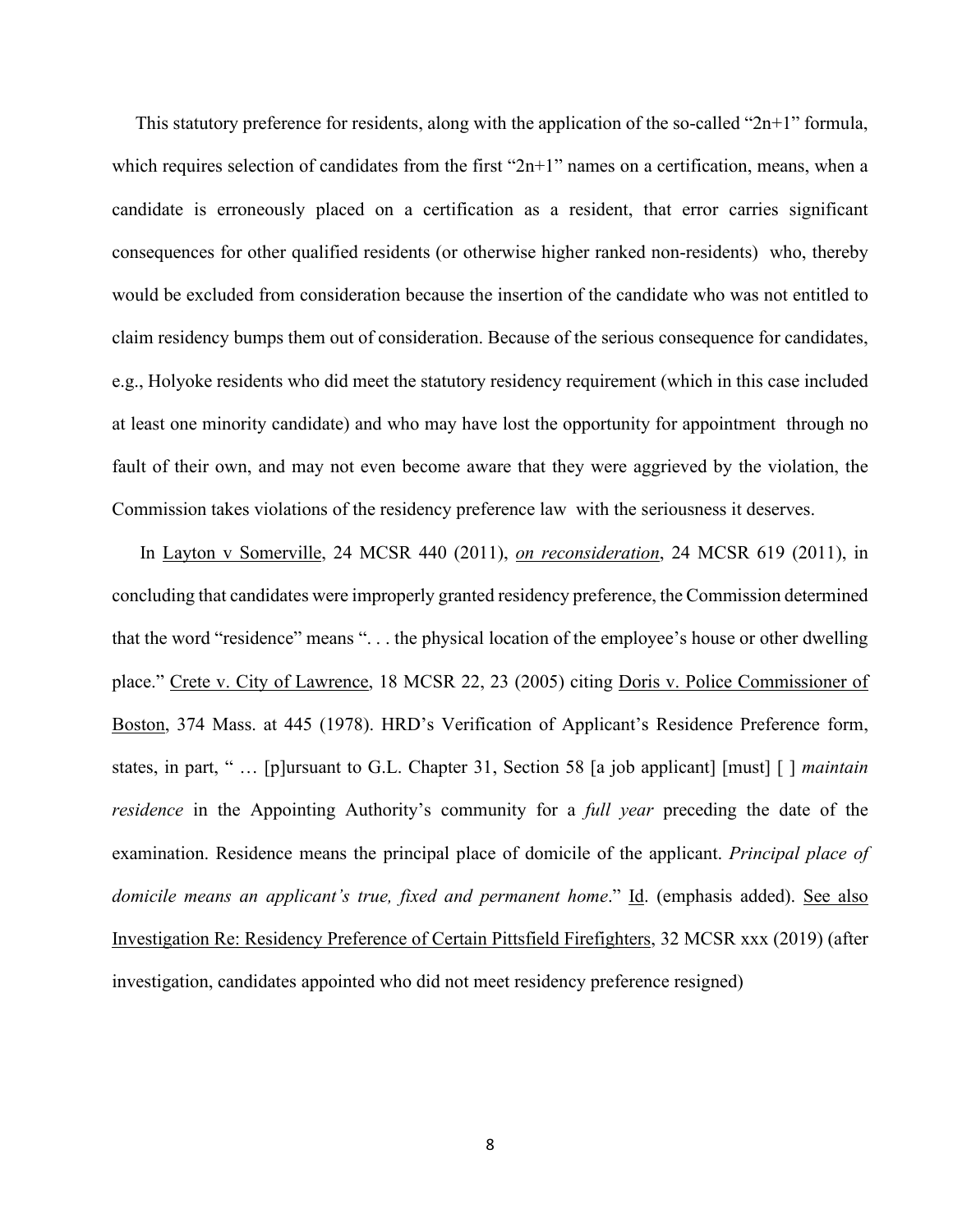#### **Findings and Conclusion**

Based on all of the information provided to the Commission, the preponderance of the evidence leaves no room for a conclusion that Firefighter S was qualified to claim a residency preference at the time he was appointed from the December 2016 Certification issued by HRD at Holyoke's request. It must also be inferred that, by erroneously affording him that preference, another duly qualified candidate, likely a minority candidate who did meet the residency preference requirement, was denied the opportunity to be considered and appointed. This violation of civil service law cannot stand without some appropriate remedial action.

The Commission does not overlook the good faith efforts that Holyoke is making to ensure that future hiring cycles do not repeat the mistakes made in the 2016 HFD hiring of Firefighter S. The Commission also recognizes that, save for the lack of candor about his residency, Firefighter S has been employed by the HFD for more than four years and has shown that he is a good firefighter that Holyoke does not want to lose. The Commission recognizes that it must consider balancing these factors with its statutory responsibility to enforce the civil service law and ensure that ALL applicants and civil servants are treated fairly and equitably.

In regard to what action should be taken by the City, the initial question is whether this firefighter's statutory ineligibility to be appointed as Holyoke firefighter in 2017 should bar him from continued employment in that civil service position with the City today. What occurred here is not an administrative oversight which resulted in an invalid appointment of a firefighter through no fault of his own. Here, the firefighter affirmed to HRD, at the time of the examination, that he had continuously resided in Holyoke for one year prior to the examination. The preponderance of the evidence does not support the Appellant's material representation to HRD.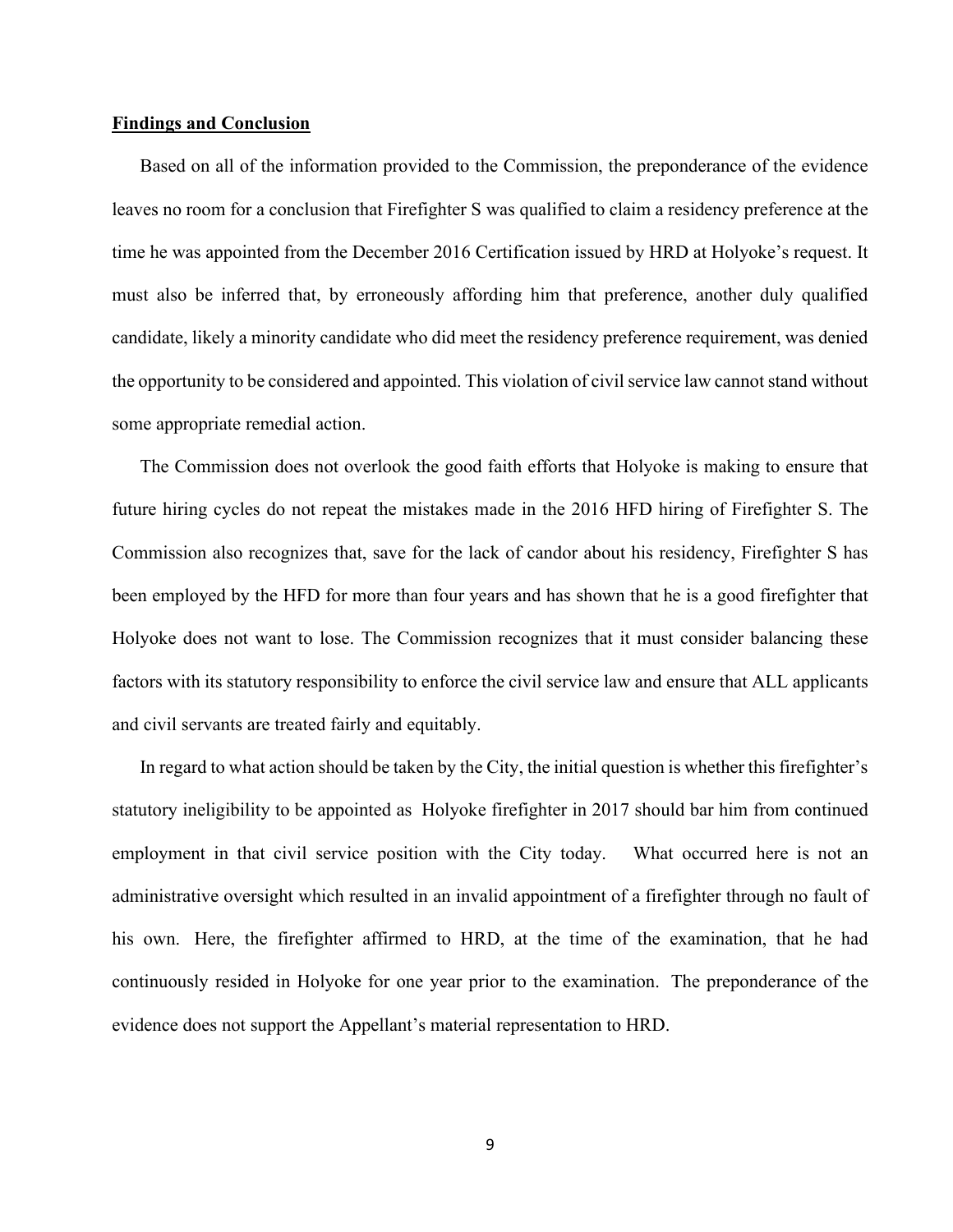Also, as previously referenced, the firefighter's invalid appointment caused harm to a non-selected candidate who did meet the Holyoke residency preference at the time of the examination. That is particularly important when, as here, the firefighter is claiming residency preference in a community that is subject to a consent decree related to minority hiring. Effectively, the firefighter's appointment here subverted the statutory residency preference requirements, the spirit of the consent decree and basic merit principles, which requires the fair treatment of all applicants and employees in all aspects of personnel administration "without regard to political affiliation, race, color, age, national origin, sex, marital status, handicap, or religion …"

Balancing the seriousness of the offense here against the fact that Firefighter S has now been employed by the City for four years, I conclude that remedial equitable action must be taken to rectify the harm that was done to the minority candidates whose names appeared as minority ("C") candidates on Certification 04042 who should have been considered for appointment but for the invalid appointment of Firefighter S, as well as to HFD firefighters hired after Firefighter S whose civil service seniority would be before him but for his invalid appointment.

To achieve this balance, I conclude that, rather than invalidate the appointment of Firefighter S, his status should be converted to a provisional firefighter until March 31, 2024. As a provisional employee, Firefighter S will be able to continue employment with the HFD, but he shall not be entitled to any civil service benefits that accrue to permanent, tenured employees, including, but not limited to, civil service seniority in layoffs and the ability to sit for promotional examinations. G.L.c.32,§§39 & 59. Should Firefighter S wish to maintain his employment as a civil service employee in the HFD after March 31, 2024, he must, between now and March 31, 2024, comply with all statutory requirements under the civil service law to do so (e.g. take and pass a future civil service examination and rank high enough on an eligible list and Certification to be within the statutory 2N+1 for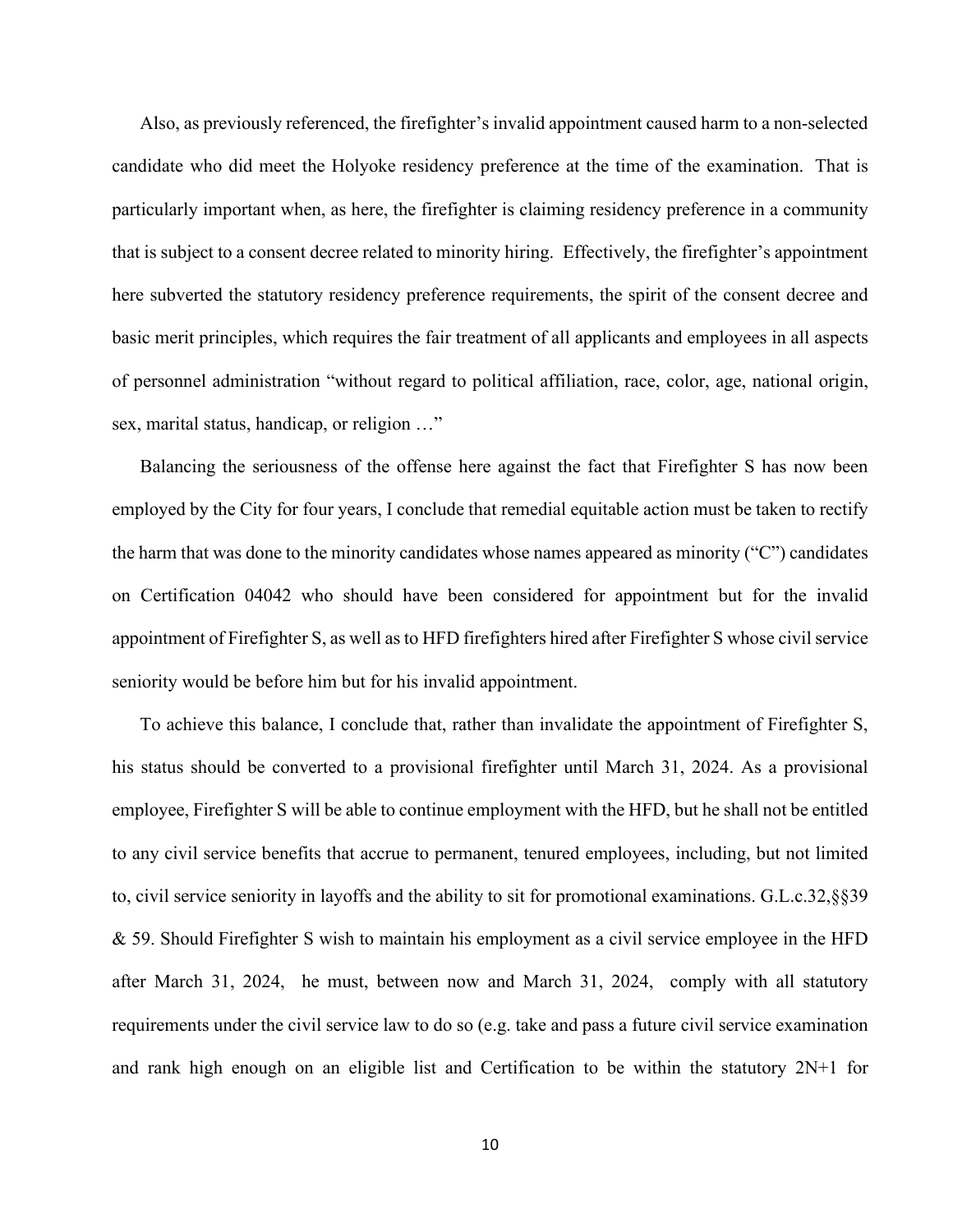consideration. To ensure clarity, should Firefighter S wish to improve his chances of appearing high enough on an eligible list between now and 2024 by claiming a Holyoke residency preference, he must now follow the statutory requirements, and only claim such preference if he continuously resides in Holyoke for one year prior to taking a future civil service examination. In short, instead of taking the steps to vacate this unlawful appointment, as would be warranted, the Commission is allowing Firefighter S three years to become eligible for appointment as a civil service firefighter in Holyoke, something he has yet to do. This three-year time period is established in consideration of the likely examination schedule and providing Firefighter S with the opportunity to establish continuous residency in Holyoke one year prior to taking such an examination should Firefighter S wish to apply for the statutory residency preference.

## **Recommended Orders**

Pursuant to the authority granted to the Commission under G.L.c.31,§2 & §72, and the powers of equitable relief provided under Chapter 310 of the Acts of 1993, I recommend that the Commission issue the following orders:

- 1. HRD shall revive Certification 04042 for the sole purpose of requiring the HFD to appoint at least one additional minority ("C") candidate whose name was listed on that Certification as tied or below Firefighter S and who was not appointed in the hiring cycle in which Firefighter S was appointed.
- 2. Firefighter S's civil service status is converted to *provisional firefighter* and he may remain employed by the Holyoke Fire Department, as a *provisional firefighter,* until March 31, 2024.
- 3. So long as Firefighter S remains a *provisional firefighter,* he may continue employment with the HFD through March 31, 2024, but he shall not be entitled to any other civil service benefits that accrue to permanent, tenured employees, including, but not limited to, the ability to retain